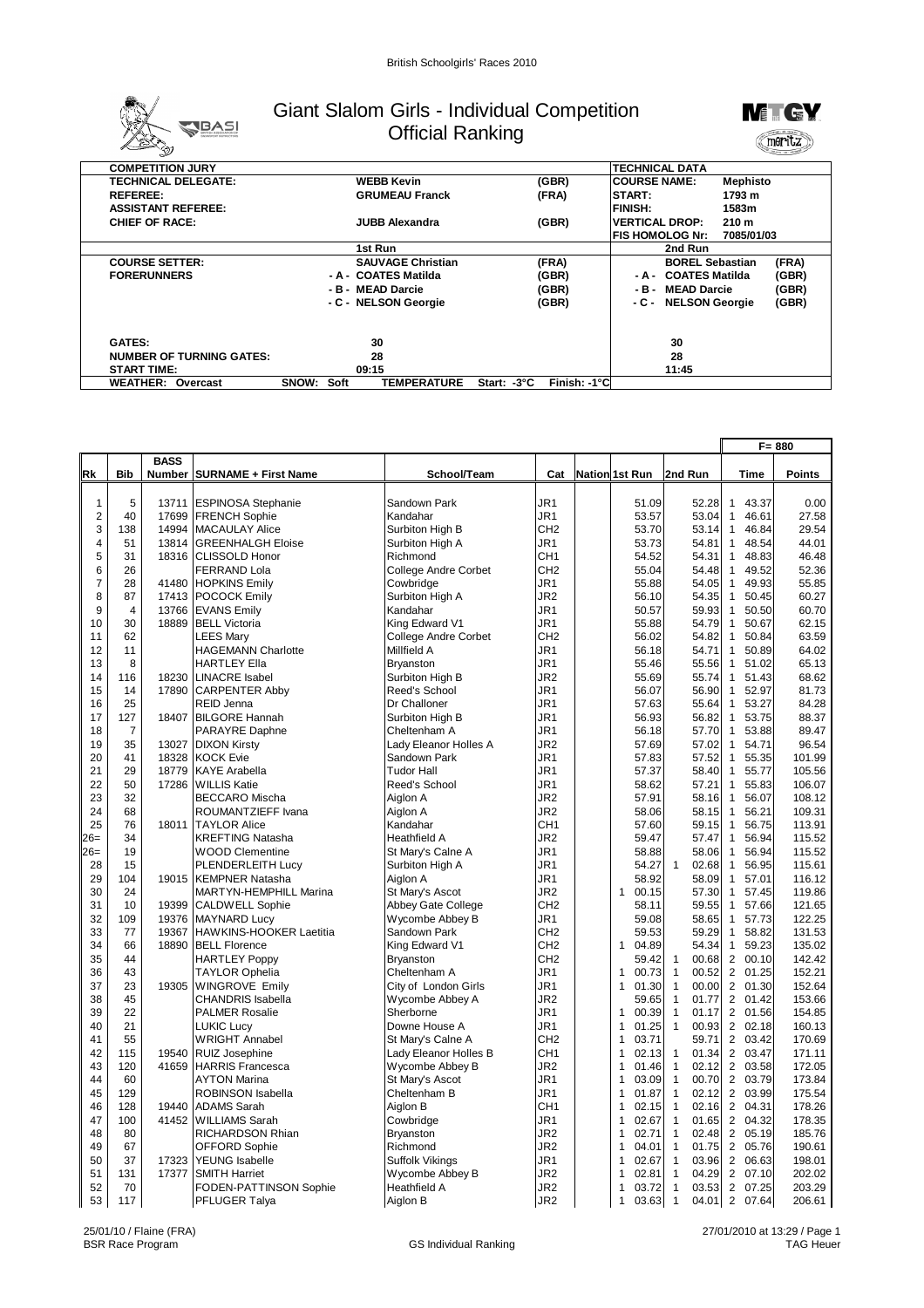| British Schoolgirls' Races 2010 |  |  |
|---------------------------------|--|--|
|---------------------------------|--|--|

| Rk         | <b>Bib</b>     | <b>BASS</b><br><b>Number</b> | <b>SURNAME + First Name</b>                            | School/Team                                  | Cat                                | <b>Nation 1st Run</b>    | 2nd Run                                        | Time                                               | <b>Points</b>    |
|------------|----------------|------------------------------|--------------------------------------------------------|----------------------------------------------|------------------------------------|--------------------------|------------------------------------------------|----------------------------------------------------|------------------|
|            |                |                              |                                                        |                                              |                                    |                          |                                                |                                                    |                  |
| 54<br>55   | 95<br>139      | 19304                        | <b>WINGROVE Katie</b><br>ORTMANS Oona                  | City of London Girls<br>Aiglon B             | JR1<br>CH <sub>2</sub>             | 04.47<br>1<br>03.79<br>1 | $\mathbf{1}$<br>03.25<br>$\mathbf{1}$<br>03.96 | 2 07.72<br>$\overline{2}$<br>07.75                 | 207.29<br>207.55 |
| 56         | 18             |                              | <b>HARDY</b> Isabella                                  | <b>St Swithuns</b>                           | CH <sub>2</sub>                    | 1<br>04.43               | $\mathbf{1}$<br>03.62                          | $\overline{2}$<br>08.05                            | 210.10           |
| 57         | 98             |                              | <b>FERRAND Andie</b>                                   | College Andre Corbet                         | CH1                                | 04.99<br>1               | $\mathbf{1}$<br>03.26                          | $\overline{2}$<br>08.25                            | 211.81           |
| 58         | 46             |                              | <b>KARAVASILI Zoe</b>                                  | Abbey Gate College                           | CH <sub>1</sub>                    | 1<br>04.43               | $\mathbf{1}$<br>06.06                          | $\overline{2}$<br>10.49                            | 230.88           |
| 59<br>60   | 103<br>57      | 18745                        | <b>WEBSDALE Cara</b><br><b>KHADIJAH Mirzan</b>         | Richmond<br>Downe House A                    | CH <sub>1</sub><br>CH <sub>2</sub> | 05.80<br>1<br>05.99<br>1 | $\mathbf{1}$<br>04.79<br>$\mathbf{1}$<br>05.15 | $\overline{2}$<br>10.59<br>11.14<br>2              | 231.73<br>236.41 |
| 61         | 79             |                              | <b>WALKER Rebecca</b>                                  | Cheltenham A                                 | JR <sub>2</sub>                    | 06.29<br>1               | $\mathbf{1}$<br>04.91                          | $\overline{2}$<br>11.20                            | 236.92           |
| 62         | 1              | 19370                        | <b>BUTCHART Lucy</b>                                   | Suffolk Vikings                              | JR1                                | 57.55                    | 13.75<br>$\mathbf{1}$                          | 2 11.30                                            | 237.77           |
| 63         | 27             |                              | LOGAN Alicia                                           | The Queens Chester                           | JR1                                | 07.56<br>1               | $\mathbf{1}$<br>03.90                          | $\overline{2}$<br>11.46                            | 239.13           |
| 64<br>65   | 140<br>106     |                              | <b>CLARK Amabel</b><br><b>PROCTER Georgina</b>         | Cheltenham B<br>Heathfield A                 | JR1<br>CH <sub>2</sub>             | 1<br>04.98<br>1<br>06.52 | $\mathbf{1}$<br>06.85<br>$\mathbf{1}$<br>06.23 | 2 11.83<br>$\overline{2}$<br>12.75                 | 242.28<br>250.12 |
| 66         | 112            |                              | <b>HALE Sophie</b>                                     | Millfield B                                  | JR1                                | 06.30<br>1               | $\mathbf{1}$<br>06.51                          | $\overline{2}$<br>12.81                            | 250.63           |
| 67         | 118            |                              | LAURENCE Annabel                                       | Cheltenham B                                 | CH <sub>1</sub>                    | 1<br>05.41               | $\mathbf{1}$<br>08.03                          | 2 13.44                                            | 255.99           |
| 68         | 73             | 17452                        | <b>WRIGHT Natasha</b>                                  | Suffolk Vikings                              | CH1                                | 07.43<br>1               | 06.57<br>$\mathbf{1}$                          | $\overline{2}$<br>14.00                            | 260.76           |
| 69<br>70   | 125<br>101     |                              | RANDALL Nicola<br><b>BERRY Cosima</b>                  | St Mary's Calne B<br><b>Tudor Hall</b>       | JR1<br>CH <sub>2</sub>             | 06.50<br>1<br>09.00<br>1 | 07.80<br>$\mathbf{1}$<br>$\mathbf{1}$<br>05.37 | 2 14.30<br>$\overline{2}$<br>14.37                 | 263.31<br>263.91 |
| 71         | 20             |                              | <b>BELL Tara</b>                                       | Kings College Taunton                        | CH <sub>1</sub>                    | 09.33<br>1               | $\mathbf{1}$<br>07.07                          | $\overline{2}$<br>16.40                            | 281.19           |
| 72         | 110            |                              | <b>KARY</b> India                                      | Downe House B                                | CH <sub>2</sub>                    | 1<br>07.55               | $\mathbf{1}$<br>08.89                          | $\overline{2}$<br>16.44                            | 281.53           |
| 73         | 9              |                              | VELLECOT Rosanna                                       | Wycombe Abbey A                              | CH <sub>2</sub>                    | 58.29                    | $\mathbf{1}$<br>18.70                          | $\overline{2}$<br>16.99<br>2 17.17                 | 286.21<br>287.74 |
| 74<br>75   | 88<br>107      |                              | <b>HOBBY Imogen</b><br>JACKSON Lucy                    | St Gabriel's School<br>Lady Eleanor Holles A | CH <sub>1</sub><br>CH <sub>2</sub> | 09.24<br>1<br>1<br>09.23 | $\mathbf{1}$<br>07.93<br>$\mathbf{1}$<br>08.93 | 2 18.16                                            | 296.17           |
| 76         | 94             |                              | <b>PALMER Sophie</b>                                   | Sherborne                                    | CH <sub>2</sub>                    | 09.07<br>1               | $\mathbf{1}$<br>09.48                          | $\overline{2}$<br>18.55                            | 299.49           |
| 77         | 136            |                              | <b>CAIN Florence</b>                                   | St Mary's Calne B                            | JR1                                | 07.30<br>1               | 11.28<br>$\mathbf{1}$                          | $\overline{2}$<br>18.58                            | 299.75           |
| 78         | 49             |                              | CHMIELOW SKA Claudia                                   | Highgate School A                            | CH <sub>1</sub>                    | 1<br>09.60               | $\mathbf{1}$<br>09.19                          | $\overline{2}$<br>18.79                            | 301.53           |
| 79<br>80   | 114<br>84      |                              | <b>GIDDINGS Imogen</b><br><b>BARRETT Molly</b>         | St Mary's Calne B<br><b>Henley College</b>   | CH <sub>2</sub><br>JR <sub>2</sub> | 09.23<br>1<br>1<br>10.50 | $\mathbf{1}$<br>10.39<br>$\mathbf{1}$<br>09.18 | $\overline{c}$<br>19.62<br>$\overline{2}$<br>19.68 | 308.60<br>309.11 |
| 81         | 92             |                              | <b>BELL Hollie</b>                                     | Kings College Taunton                        | JR1                                | 1<br>11.15               | $\mathbf{1}$<br>08.82                          | $\overline{2}$<br>19.97                            | 311.58           |
| 82         | 58             |                              | <b>TOWNSHEND Melissa</b>                               | Sherborne                                    | CH <sub>2</sub>                    | 1<br>10.38               | $\mathbf{1}$<br>09.63                          | $\overline{2}$<br>20.01                            | 311.92           |
| 83         | 3              |                              | <b>MURPHY Abigail</b>                                  | Woldingham A                                 | JR1                                | 1<br>08.66               | $\mathbf{1}$<br>11.42                          | $\overline{2}$<br>20.08                            | 312.52           |
| 84<br>85   | 93<br>121      |                              | <b>HUTH Elizabeth</b><br><b>BARKER-HAHLO Charlotte</b> | Downe House A<br>Downe House B               | JR1<br>JR1                         | 1<br>09.42<br>1<br>11.04 | $\mathbf{1}$<br>11.61<br>$\mathbf{1}$<br>10.10 | $\overline{2}$<br>21.03<br>2 21.14                 | 320.60<br>321.54 |
| 86         | 82             |                              | <b>PARKER Eleanor</b>                                  | Abbey Gate College                           | CH1                                | 11.13<br>1               | $\overline{1}$<br>10.25                        | 21.38<br>$\overline{2}$                            | 323.58           |
| 87         | 123            |                              | <b>EATON Emily</b>                                     | Millfield B                                  | JR1                                | 11.01<br>1               | 10.40<br>1                                     | 2 21.41                                            | 323.84           |
| 88         | 53             |                              | LOGAN Hattie                                           | Snowsports                                   | CH <sub>2</sub>                    | 12.75<br>1               | $\mathbf{1}$<br>09.16                          | $\overline{2}$<br>21.91                            | 328.10           |
| 89<br>90   | 132<br>17      |                              | <b>HASDELL Sophie</b><br><b>BRERETON Evie</b>          | Downe House B<br>Snowsports                  | CH <sub>2</sub><br>CH <sub>2</sub> | 1<br>09.65<br>1<br>12.88 | $\mathbf{1}$<br>12.30<br>$\mathbf{1}$<br>09.24 | 2 21.95<br>$\overline{2}$<br>22.12                 | 328.44<br>329.88 |
| 91         | 36             |                              | VAN VREDENBURCH Ella                                   | Godstowe                                     | CH1                                | 11.78<br>1               | $\mathbf{1}$<br>12.16                          | 2 23.94                                            | 345.38           |
| 92         | 74             |                              | <b>CATSIAPIS Anastasia</b>                             | Francis Holland                              | CH <sub>1</sub>                    | 1<br>10.02               | $\mathbf{1}$<br>14.03                          | 2 24.05                                            | 346.31           |
| 93<br>94   | 85<br>137      |                              | <b>BARBER Imogen</b>                                   | Highgate School A                            | CH1<br>CH <sub>2</sub>             | 12.02<br>1               | $\mathbf{1}$<br>12.81<br>$\mathbf{1}$          | $\overline{2}$<br>24.83<br>2 25.50                 | 352.95<br>358.66 |
| 95         | 91             |                              | <b>JACKSON Taya</b><br><b>GUNNSRUD Poppy</b>           | Lady Eleanor Holles B<br>St Mary's Calne A   | JR1                                | 10.72<br>1<br>01.17<br>1 | 14.78<br>$\mathbf{1}$<br>24.66                 | $\overline{2}$<br>25.83                            | 361.47           |
| 96         | 83             |                              | JONES Helen                                            | Millfield A                                  | JR <sub>2</sub>                    | 1<br>13.13               | 12.72<br>$\mathbf{1}$                          | $\overline{2}$<br>25.85                            | 361.64           |
| 97         | 12             |                              | <b>COATES Amy</b>                                      | <b>Henley College</b>                        | JR <sub>2</sub>                    | 12.15<br>1               | $\mathbf{1}$<br>13.79                          | $\overline{2}$<br>25.94                            | 362.40           |
| 98<br>99   | 63<br>111      |                              | McELVOGUE Antonia<br><b>COWAN</b> Isabel               | The Queens Chester<br>Woldingham B           | JR1<br>CH1                         | 16.11<br>1<br>13.11<br>1 | 1<br>10.05<br>$\mathbf{1}$<br>13.70            | $\overline{2}$<br>26.16<br>26.81<br>2              | 364.28<br>369.81 |
| 100        | 89             |                              | BELL Christina                                         | Snowsports                                   | CH <sub>2</sub>                    | 14.47<br>1               | $\mathbf{1}$<br>12.43                          | $\overline{2}$<br>26.90                            | 370.58           |
| 101        | 64             |                              | <b>ALLMAN Megan</b>                                    | Cowbridge                                    | JR <sub>2</sub>                    | 30.42<br>1               | 58.04                                          | 2 28.46                                            | 383.86           |
| 102        | 90             |                              | <b>DUNLOP Emily</b>                                    | St Swithuns                                  | JR 1                               | 10.58                    | 18.34                                          | 2<br>28.92                                         | 387.77           |
| 103        | 38             |                              | BODICOAT Ciara                                         | Francis Holland                              | CH <sub>1</sub>                    | 16.49<br>1               | 14.00<br>$\mathbf 1$                           | $\overline{2}$<br>30.49                            | 401.14           |
| 104<br>105 | 33<br>141      |                              | <b>BLACK Natasha</b><br><b>SYMINGTON Isabel</b>        | St Georges Ascot<br><b>Heathfield B</b>      | JR2<br>JR2                         | 1<br>19.56<br>1<br>18.89 | 11.74<br>1<br>12.54<br>1                       | $\overline{c}$<br>31.30<br>$\overline{c}$<br>31.43 | 408.03<br>409.14 |
| 106        | 130            |                              | <b>INGLEDON Catherine</b>                              | <b>Heathfield B</b>                          | CH <sub>2</sub>                    | 1<br>12.28               | $\mathbf{1}$<br>21.81                          | $\overline{2}$<br>34.09                            | 431.78           |
| 107        | 96             |                              | <b>BERRY Venetia</b>                                   | St Mary's Ascot                              | JR1                                | 18.63<br>1               | 15.54<br>$\mathbf 1$                           | 2 34.17                                            | 432.47           |
| 108<br>109 | 6              |                              | <b>ROSER Emily</b><br><b>COWAN Roisin</b>              | <b>Barrow Hills</b>                          | CH1                                | 1<br>17.77               | $\mathbf{1}$<br>16.71                          | 34.48<br>$\overline{2}$                            | 435.10           |
| 110        | 113<br>134     |                              | <b>BIELICH Kate</b>                                    | Highgate School B<br>Millfield B             | CH1<br>JR2                         | 1<br>16.42<br>1<br>16.84 | 18.32<br>$\mathbf 1$<br>18.07<br>$\mathbf{1}$  | 2<br>34.74<br>$\overline{2}$<br>34.91              | 437.32<br>438.77 |
| 111        | 122            |                              | <b>HARRISON Pippa</b>                                  | Woldingham B                                 | CH2                                | 17.22<br>1               | 18.04<br>$\mathbf 1$                           | 2<br>35.26                                         | 441.75           |
| 112        | 105            |                              | MAITLAND-BONDONNEAU Fabienne                           | St Georges Ascot                             | JR1                                | 1<br>19.68               | 15.69<br>$\mathbf{1}$                          | 2<br>35.37                                         | 442.68           |
| 113        | 126            |                              | <b>MCGREGOR Georgia</b>                                | Lady Eleanor Holles B                        | CH <sub>2</sub>                    | 1<br>17.18               | $\mathbf{1}$<br>19.14                          | $\overline{c}$<br>36.32                            | 450.77           |
| 114<br>115 | 72<br>99       |                              | VAN VREDENBURCH Flora<br><b>MONK Orlaith</b>           | Godstowe<br>The Queens Chester               | CH1<br>CH <sub>1</sub>             | 1<br>19.55<br>21.10<br>1 | 17.28<br>1<br>$\mathbf{1}$<br>18.46            | $\overline{2}$<br>36.83<br>2<br>39.56              | 455.11<br>478.35 |
| 116        | 124            |                              | <b>MALSTER Florence</b>                                | Highgate School B                            | CH1                                | 1<br>18.27               | 23.22<br>1                                     | 2<br>41.49                                         | 494.78           |
| 117        | 81             |                              | <b>KNOWLES Olivia</b>                                  | Wycombe Abbey A                              | CH <sub>2</sub>                    | 01.44<br>1               | 44.35<br>1                                     | $\overline{2}$<br>45.79                            | 531.39           |
| 118        | 108            |                              | <b>GARDNER Evie</b>                                    | Godstowe                                     | CH1                                | 1<br>26.89               | 19.58<br>1                                     | 2<br>46.47                                         | 537.18           |
| 119<br>120 | 102<br>39      |                              | <b>BROWN Lucinda</b><br><b>LAVELLE Holly</b>           | King Edward V1<br>Woldingham A               | JR1<br>CH1                         | 1<br>33.25<br>1<br>08.14 | 14.72<br>$\mathbf{1}$<br>40.18<br>1            | 2 47.97<br>$\overline{2}$<br>48.32                 | 549.95<br>552.93 |
| 121        | 78             |                              | <b>BRIDGEN Saskia</b>                                  | <b>Barrow Hills</b>                          | CH1                                | 1<br>27.31               | 24.06<br>1                                     | 2 51.37                                            | 578.89           |
| 122        | 42             |                              | <b>TIDY Claudia</b>                                    | <b>Barrow Hills</b>                          | CH <sub>1</sub>                    | 1<br>24.74               | $\mathbf{1}$<br>26.95                          | $\overline{2}$<br>51.69                            | 581.62           |
| 123        | 86             |                              | <b>MCGEEHAN Grace</b>                                  | Reed's School                                | JR1                                | 1<br>28.77               | 23.74<br>1                                     | 2 52.51                                            | 588.60           |
| 124<br>125 | 135            |                              | <b>BRISCOE Marjolaine</b>                              | Highgate School B                            | CH <sub>1</sub>                    | 1<br>22.75<br>1          | 1<br>33.94<br>$\mathbf{1}$                     | $\overline{2}$<br>56.69<br>3                       | 624.18           |
| 126        | 52<br>54       |                              | <b>BUNDOCK Elizabeth</b><br>RADKIEWICZ Alexia          | St Gabriel's School<br><b>St Swithuns</b>    | CH1<br>CH <sub>2</sub>             | 34.36<br>1<br>06.30      | 25.78<br>$\overline{2}$<br>07.80               | 00.14<br>3<br>14.10                                | 653.55<br>772.39 |
| 127        | 69             |                              | <b>PALMER Jessica</b>                                  | St Georges Ascot                             | JR1                                | 1<br>15.01               | $\overline{2}$<br>17.14                        | 3<br>32.15                                         | 926.06           |
| 128        | $\overline{2}$ |                              | WILLIS Olivia                                          | Francis Holland                              | CH <sub>1</sub>                    | 1<br>10.47               | $\overline{2}$<br>58.08                        | 08.55<br>$\overline{4}$                            | 1235.93          |

## **DID NOT FINISH 1ST RUN**

| 97  | <b>RUMENS Danielle</b> | Dr Challoner | CH2 |
|-----|------------------------|--------------|-----|
| 133 | <b>BOYD Nicole</b>     | Woldingham B | CH2 |